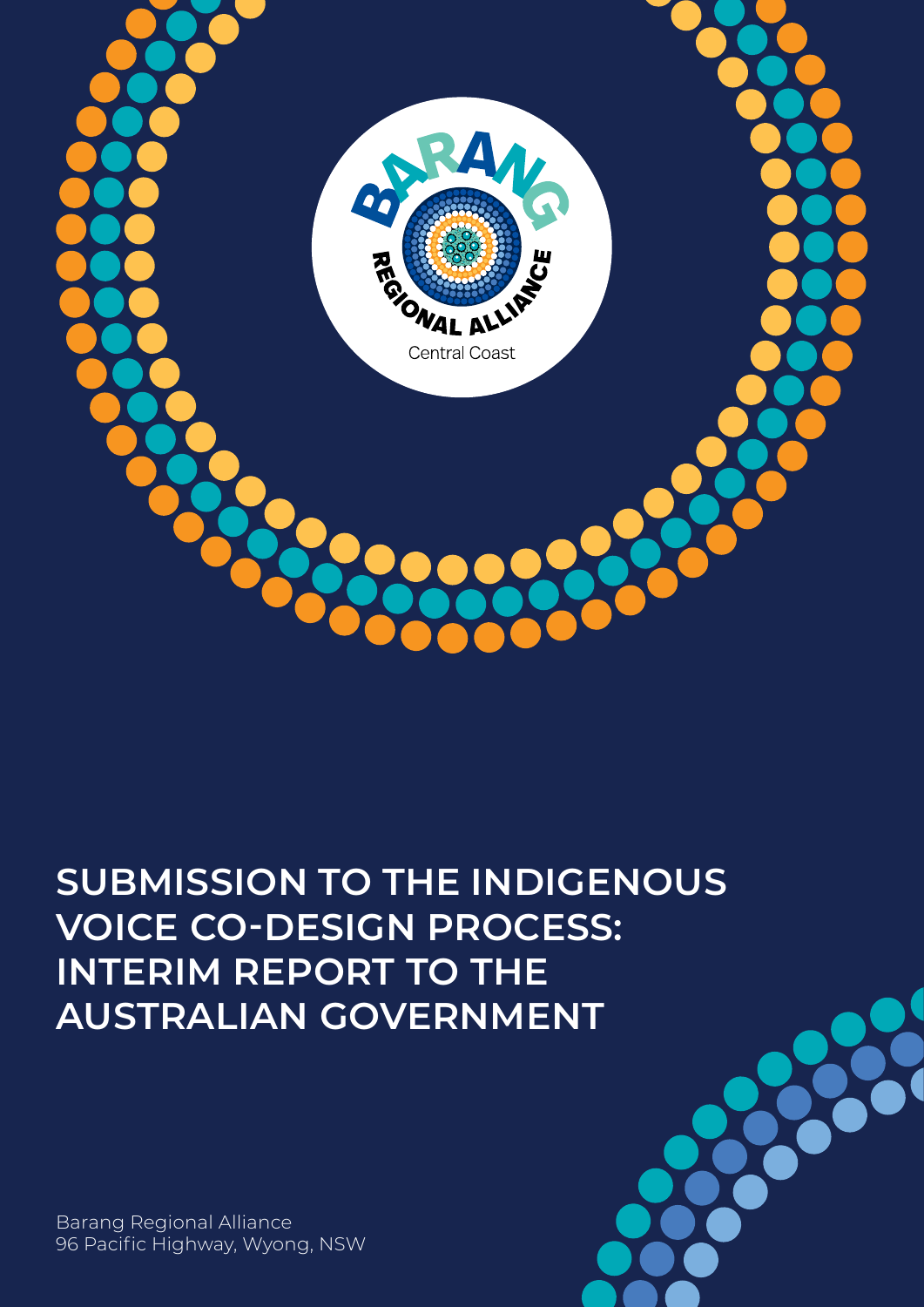# **ACKNOWLEDGEMENT**

. . . . . . . . . . . . . . . . . .

RIVER

Ò

Barang Regional Alliance acknowledges and pays respect to our ancestors – those who have gone before us - those who have cared for and managed these lands, seas and waterways for generations.

We pay respect to the Darkinyung people, whose land we operate and function on. We recognise and acknowledge all Aboriginal people who have come from their own Country and who now call Darkinjung Land home.

We pay tribute to our Elders past and present - we acknowledge our youth and emerging leaders who are our future guardians of Country, culture, language, and truth.

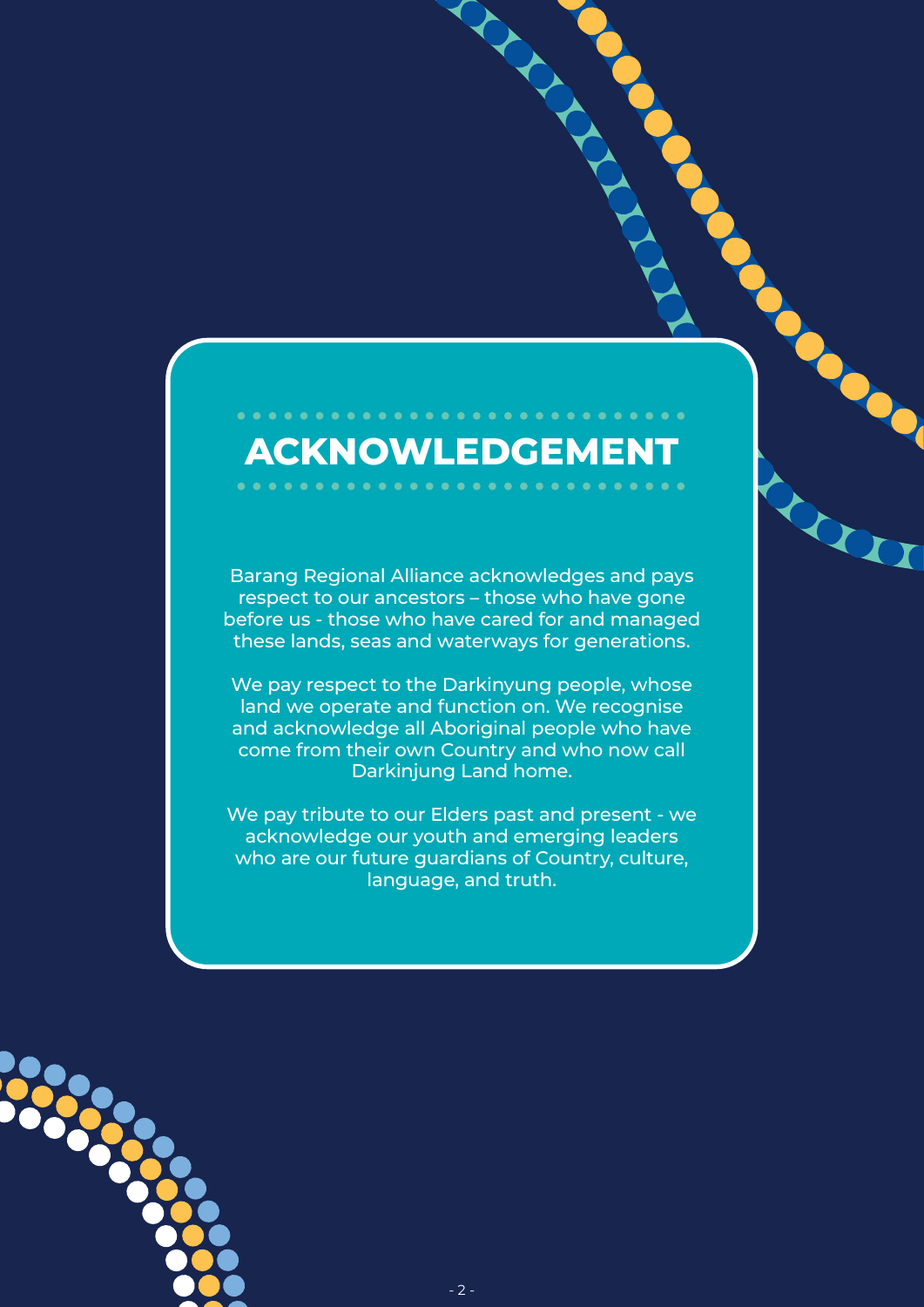## **CONTENTS**

 $\bullet\bullet$ 

| <b>FOREWORD/INTRODUCTION</b>                                                                                          | 4               |
|-----------------------------------------------------------------------------------------------------------------------|-----------------|
| <b>CONSTITUTIONAL RECOGNITION</b>                                                                                     | 5               |
| <b>WHO WE REPRESENT OUR REGION:</b><br><b>DARKINJUNG COUNTRY THE NSW</b><br><b>CENTRAL COAST ABORIGINAL COMMUNITY</b> | $6\phantom{1}6$ |
| <b>BARANG'S HISTORY</b>                                                                                               | 8               |
| <b>BARANG REGIONAL ALLIANCE</b>                                                                                       | 13              |
| <b>HOW BARANG REGIONAL ALLIANCE DRIVES</b><br><b>REFORM AND SUPPORTS OUR COMMUNITY</b>                                | 14 <sub>1</sub> |
| THE STRENGTH OF THE EC FRAMEWORK<br><b>ALONGSIDE THE NSW GOVERNMENTS LDM</b>                                          | 15              |
| <b>REGION LEAD DESIGN</b>                                                                                             | 15              |
| <b>5 YEARS OF LEARNING</b>                                                                                            | 16              |
| <b>THE VOICE REGIONS</b>                                                                                              | 16              |
| <b>BENEFITS AND CHALLENGES</b>                                                                                        | 17              |
| <b>NGIYANG WAYAMA</b>                                                                                                 | 17              |
| <b>KEY LEARNINGS FOR BARANG INCLUDE</b>                                                                               | 19              |
| <b>PRINCIPLES BASED FRAMEWORK:</b><br><b>ADAPTING TO NEW MODELS</b>                                                   | 20              |
| <b>BARANG REGIONAL ALLIANCE</b><br><b>EMPOWERMENT PRINCIPLES</b>                                                      | 20              |
| <b>REPRESENTATIVE STRUCTURES:</b><br><b>BUILDING ON EXISTING ARRANGEMENTS</b>                                         | 21              |
| <b>CONCLUSION</b>                                                                                                     | 23              |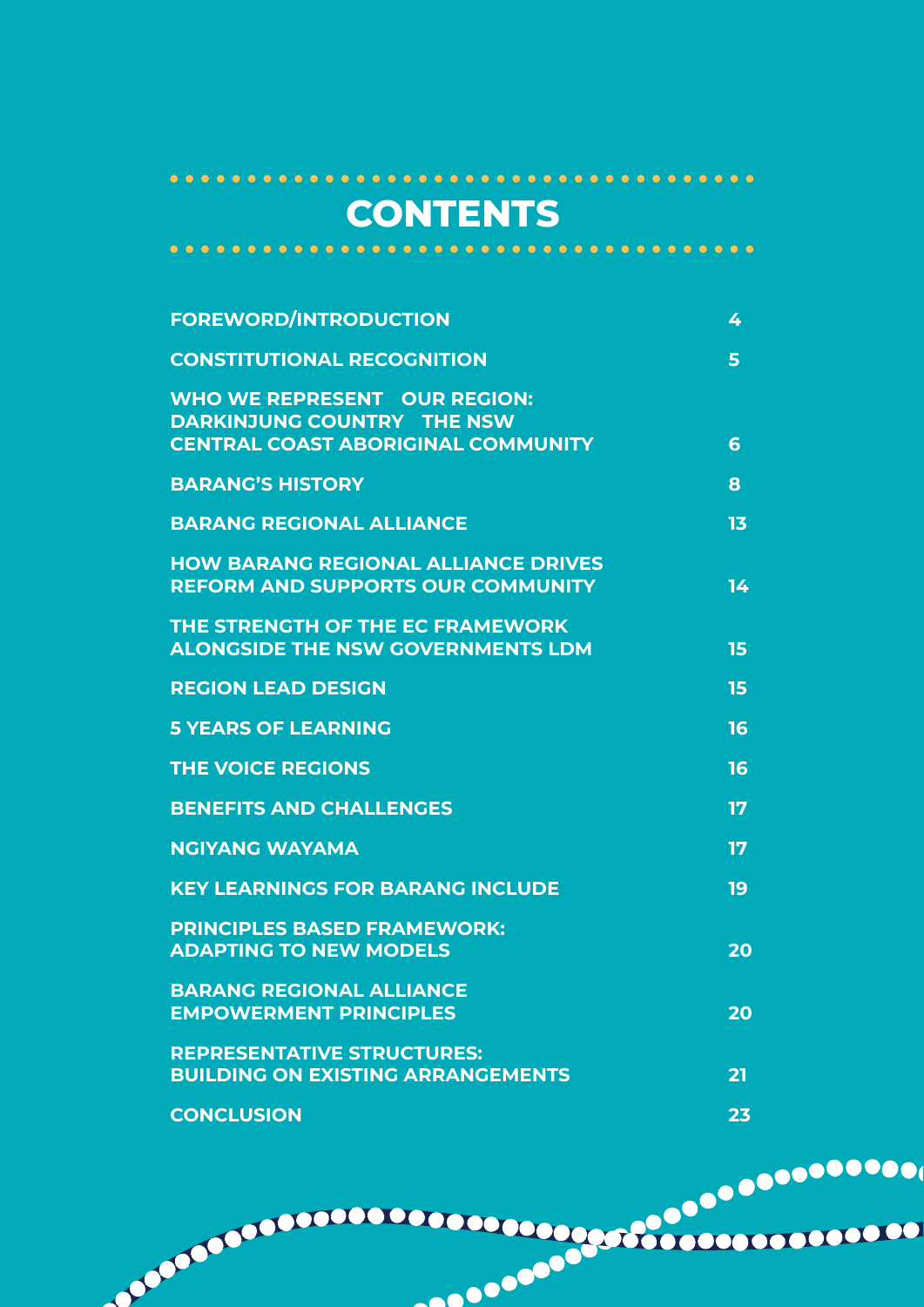<span id="page-3-0"></span>



#### **FOREWORD/INTRODUCTION**

Barang Regional Alliance is the regional representative structure established in 2013 by the Central Coast Aboriginal and Torres Strait Islander community and its associated Aboriginal Community Controlled organisations.

The Central Coast of New South Wales – traditional lands of the Darkinjung people - is located in approximately 1.5 hours north of Sydney, and approximately 1.5 hours south of Newcastle.

We are a mature region that boasts a strong, dynamic, and diverse Aboriginal and Torres Strait Islander population with well-established regional governance, community structure, protocols, custodians and Traditional Owners.

Barang Regional Alliance is the first regional governance structure in Australia to successfully negotiate on an agreed reform agenda with both Commonwealth and New South Wales Governments, through our involvement with Empowered Communities (federally) and Local Decision Making (State).

Our region is the fastest growing Aboriginal and Torres Strait Islander population in Australia – with a conservative estimate of 12,465 people occupying a geographical footprint of 1,681 square kilometres. Our region has, and continues to be, overlooked by all tiers of government.

Barang Regional Alliance has assisted in the planning, development and co-ordination of ongoing community consultations including, but not limited to, playing an instrumental role in having a "Voice" consultation on the Central Coast.

With the support of our community, this submission seeks for the Central Coast to be recognised and included as a stand-alone and  **district region in the regional voice framework**

We believe that the oversight of our region could be the first of many cascading blows to follow if the Central Coast is not adequately represented and our voices heard.<sup>1</sup>

1 Central Coast Aboriginal and Torres Strait Islander Community submission to the Indigenous Voice process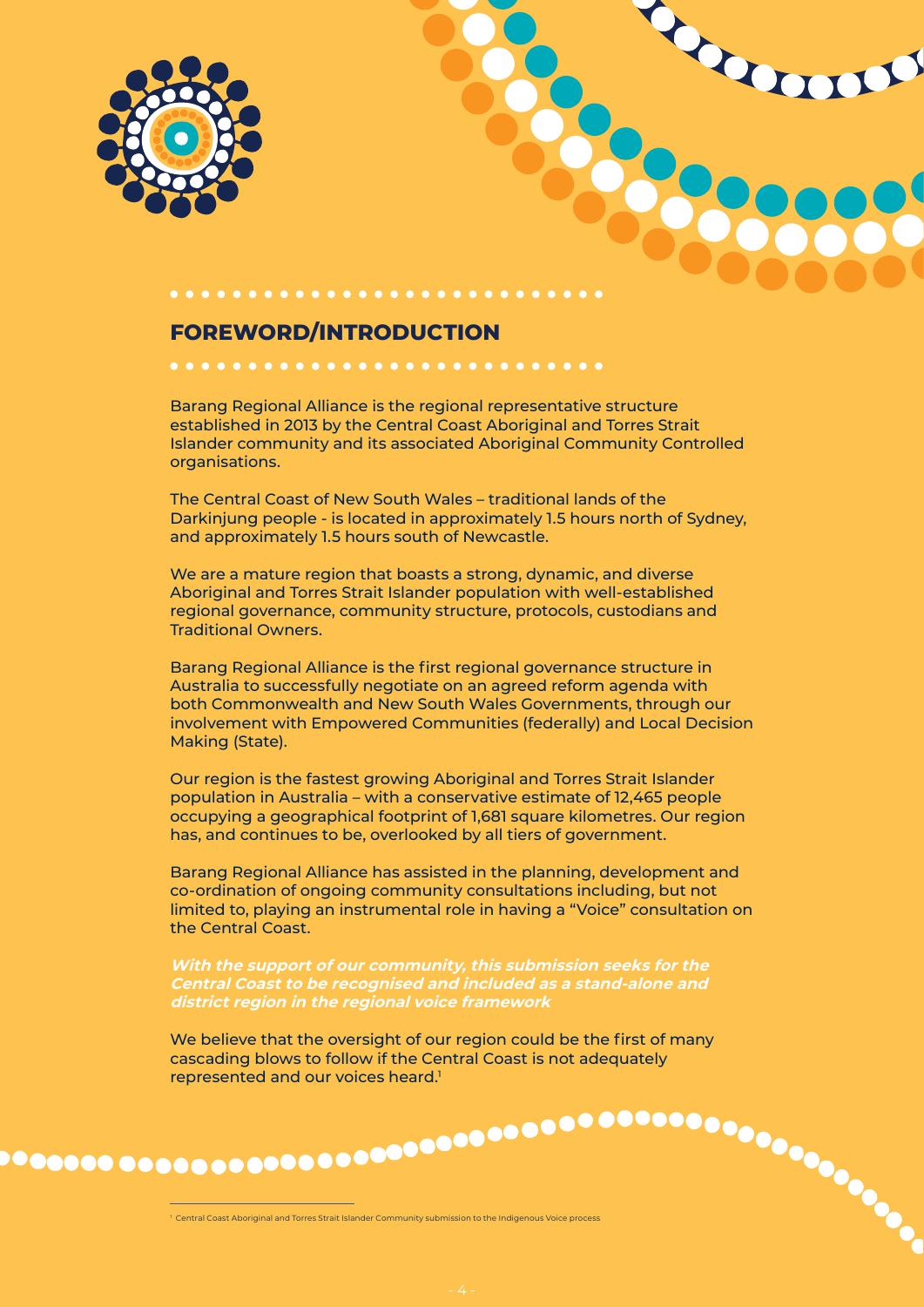<span id="page-4-0"></span>

#### **CONSTITUTIONAL RECOGNITION**

On the 13th of June 2018, Barang Regional Alliance made a submission to the Joint Select Committee, specifically in relation to constitutional recognition. In this, we tabled our support for the reforms proposed in the Uluru Statement, because, to date, they are the only reforms with Indigenous backing.

Barang Regional Alliance does not support constitutional amendment that is either minimalist or purely symbolic - Constitutional recognition must be both substantive and practical.2

Further to this, we are in support of the proposed reforms because they will empower our people to take responsibility in our own affairs. This aligns with our 'empowerment' agenda – enabling our local community to make local decisions. A First Nations voice should be designed in collaboration with Indigenous people ensuring that it supports regional and local empowerment.

- - Makarrata Commission to supervise agreement making and truth telling, Further work must now be done to put forward the key priorities as outlined in the Uluru Statement and the Referendum Council's report, namely: a constitutionally guaranteed voice for the First Nations, a and a Declaration of Recognition.

Barang Regional Alliance doubts that the sequencing of the current voice to government will reflect what Aboriginal and Torres Strait Islander people have been asking for. We support change, in the form of both constitutional recognition and legislative backing, acknowledging that both are required to enable a partnership. This will serve to solve the problems that both governments and Indigenous people agree require solutions, and can be enacted in legislation, so that subsequent changes to the details of the Voice model are able to make as required.

 $^{\rm 2}$  https://barang.org.au/barang submission to reform commitee/

THE REAL PROPERTY OF REAL PROPERTY.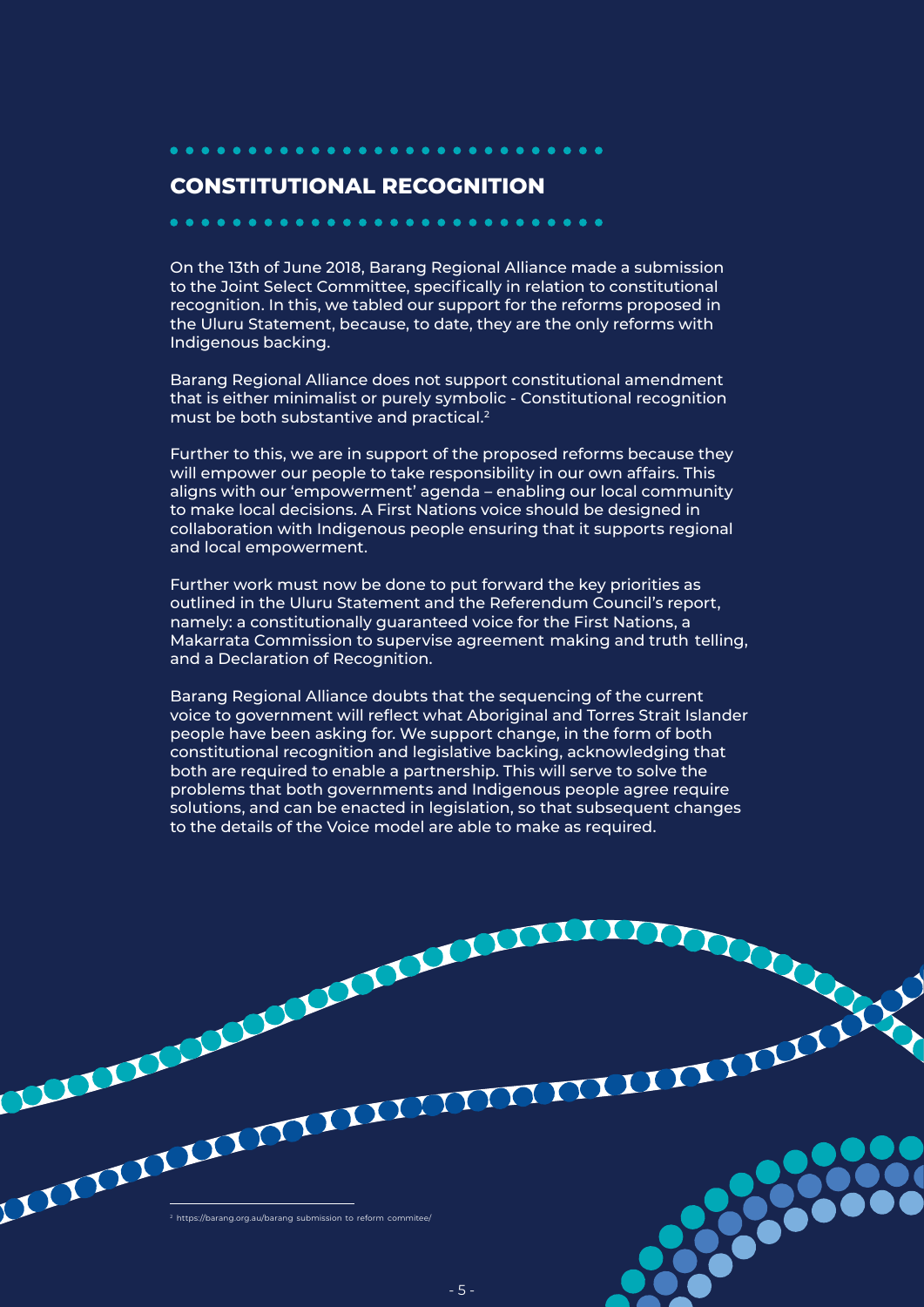

No Company of Company

<span id="page-5-0"></span>**WHO WE REPRESENT - OUR REGION: DARKINJUNG COUNTRY - THE NSW CENTRAL COAST ABORIGINAL COMMUNITY**

**....................** 

The Darkinjung (Central Coast) region is home to the Darkinyung Aboriginal nation. The Darkinjung region is bound by the southern end of Lake Macquarie *(Lake Awaba*) to the North, The McDonald River and Wollombi (up to the sacred Mountain of Yengo and including the Watagan mountains) in the West, the Pacific Ocean to the East, and the Hawkesbury River *(Deerubbin)* to the South. This region is extremely unique, with one of the highest densities of culturally significant sites in Australia, with over 2,985 registered sites.<sup>3</sup>

There are many different kinds of totems (skin, clan and personal) that relate to the Central Coast. Many of which are able to be seen in our cultural sites and local rock art which has been preserved in a pristine manner due to our sandstone country.4

#### **OUR POPULATION**

#### . . . . . . . . . . . . . . . . .

The largest, youngest, and fastest growing populations of Aboriginal people in the country. The ABS population growth figures for the Central Coast since 2006 are as shown:

 **2006:** 6,455 (2.1% of population)  **2011:** 9,021 (2.8%) **+2,566 40% growth 2016:** 12,485 (3.8%) **+3,464 38% growth**

At the 2016 Census, the Central Coast region boasts an Aboriginal population of 12,485 people (3rd in size only to Western Sydney and Illawarra Wingecarribee), or 3.8% of the region's total population (327,736). Conveying a growth of 3,470 Aboriginal and Torres Strait Islander people living on Darkinjung Land from 2011 to 2016 (per ABS census data). Moreover, this 38% increase, coupled with increased housing prices in metro areas provides evidence that more people are moving to the Coast and the Aboriginal and Torres Strait Islander population on the Central Coast will continue to grow, at rates higher than the national average. Furthermore, one of the defining features of the Aboriginal population on the Central Coast is the low median age, with 56% of the population surveyed in the last census under the age of 24.

- 6 -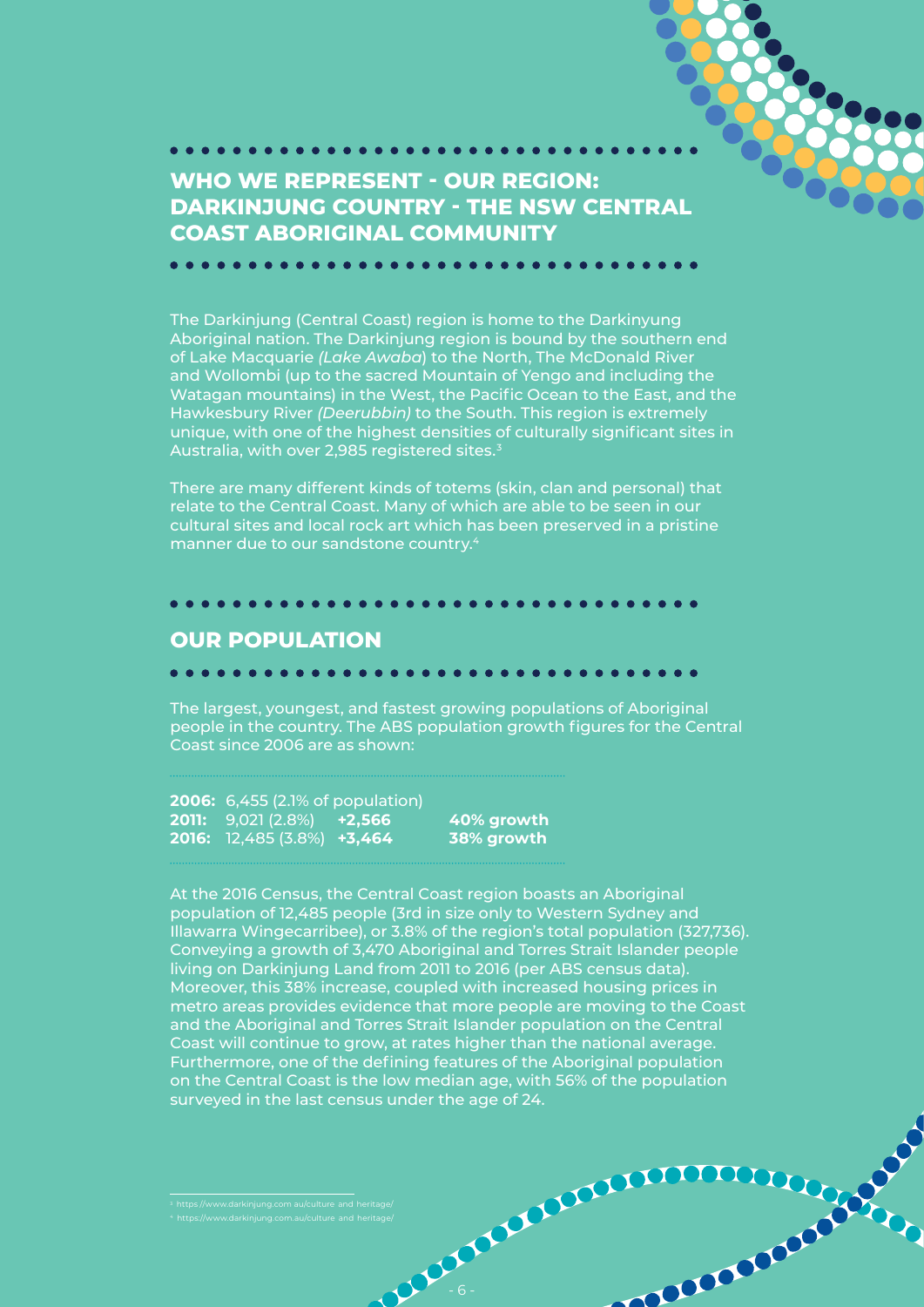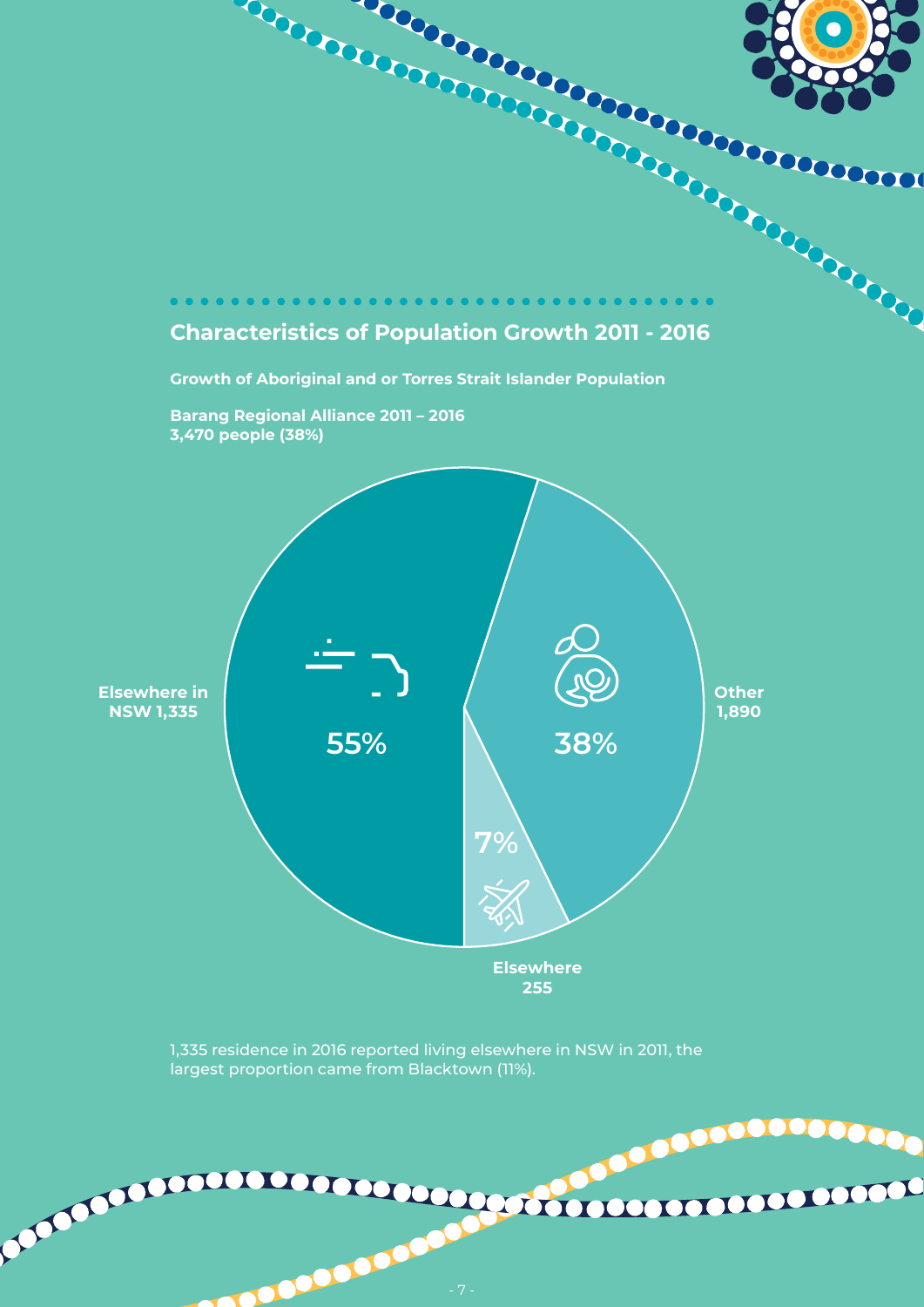#### **OUR HISTORY**

- of being neglected, overlooked and under represented by government, Coast into either the Greater Hunter, or conversely, the Greater Sydney - Coast been able to achieve opportunities of self determination. Darkinjung Country and The Central Coast boasts 11,000 years of rich Aboriginal heritage with evidence of rock engravings, sandstone shelters, axe grinding grooves and shell middens. However, despite being a region of considerable cultural significance, our community has a long history due to our location. Governing bodies have historically placed the Central boundaries and this has been, and continues to be, at the detriment of our community. Only due to our history of strong activism has the Central

<span id="page-7-0"></span>

#### **BARANG'S HISTORY**

Coming together in 2013 Barang Regional Alliance formed a centralised voice for the Aboriginal organisations who provide service to our community. The alliance enabled the Aboriginal Community Controlled Organisations on the Central Coast to work in partnership and collaboration with little to no duplication of service:

- **• Bara Barang:** Cultural employment, training and career pathway programs
- **• Bungree Aboriginal Association:** Aboriginal Housing, Education Gaps and Intensive Family Based Support
- **• Darkinjung Local Aboriginal Land Council:** Cultural heritage and protection, land management and preservation
- **• Gudjagang Ngara Li-dhi Aboriginal Corporation:** Early Intervention and cultural connections
- **• Mingaletta Aboriginal Corporation:** Community space, Groupwork, family and cultural support.
- **• NAISDA Dance College** National Aboriginal dance college
- **• Ngaimpe Aboriginal Corporation (The Glen)** Men's residential alcohol and drugs rehab
- **• Yerin Eleanor Duncan Aboriginal Health Centre** Holistic culturally based healthcare

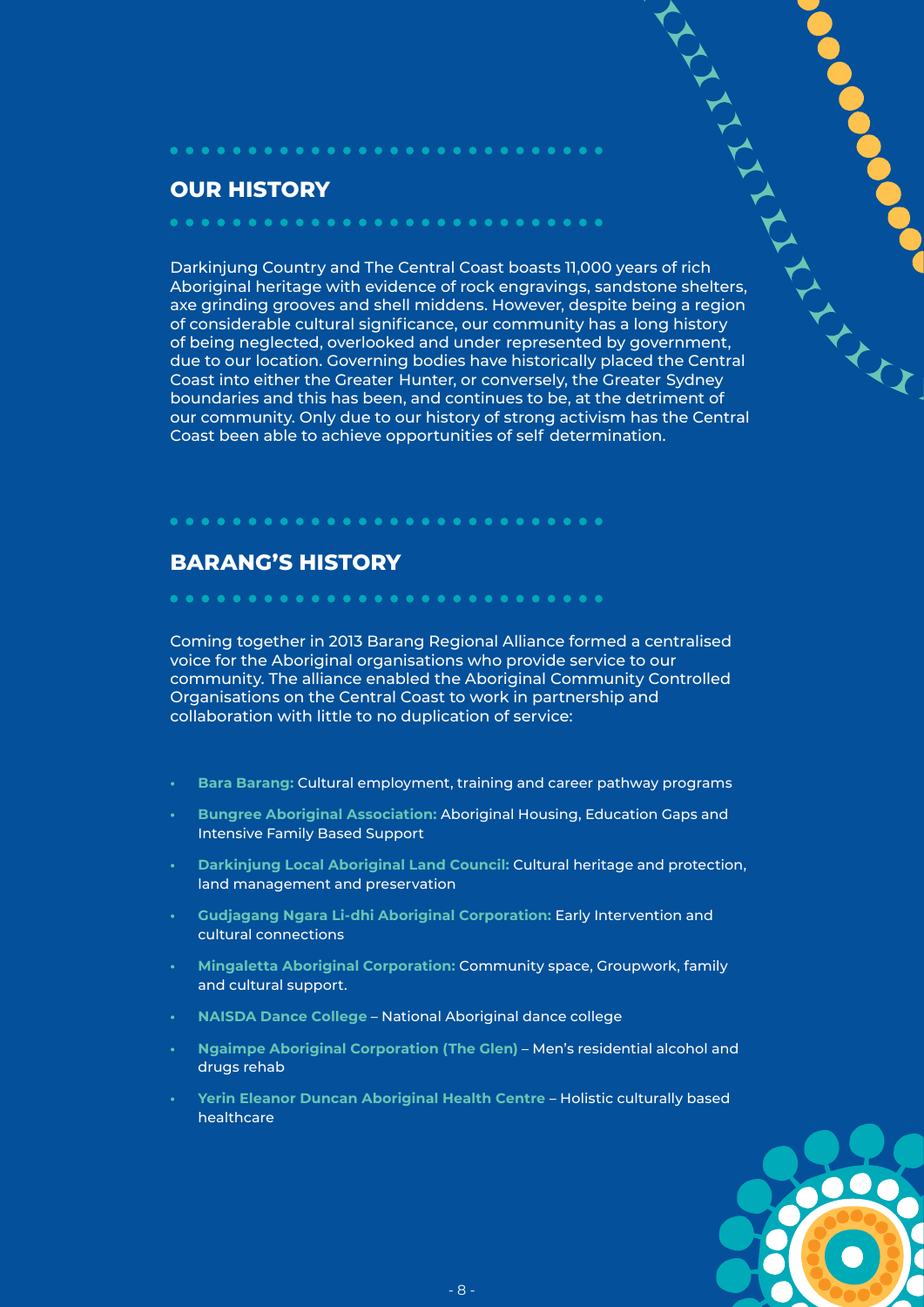#### **BARANG'S HISTORY (CONTINUED)**

............................

Barang Regional Alliance has the capacity and capability, as well as the endorsement of our community, to transition to the new arrangements expediently.



**MEDICAL SERVICE**

**HEALTH DISTRICT**

**ABORIGINAL LAND COUNCIL**





AVAILLE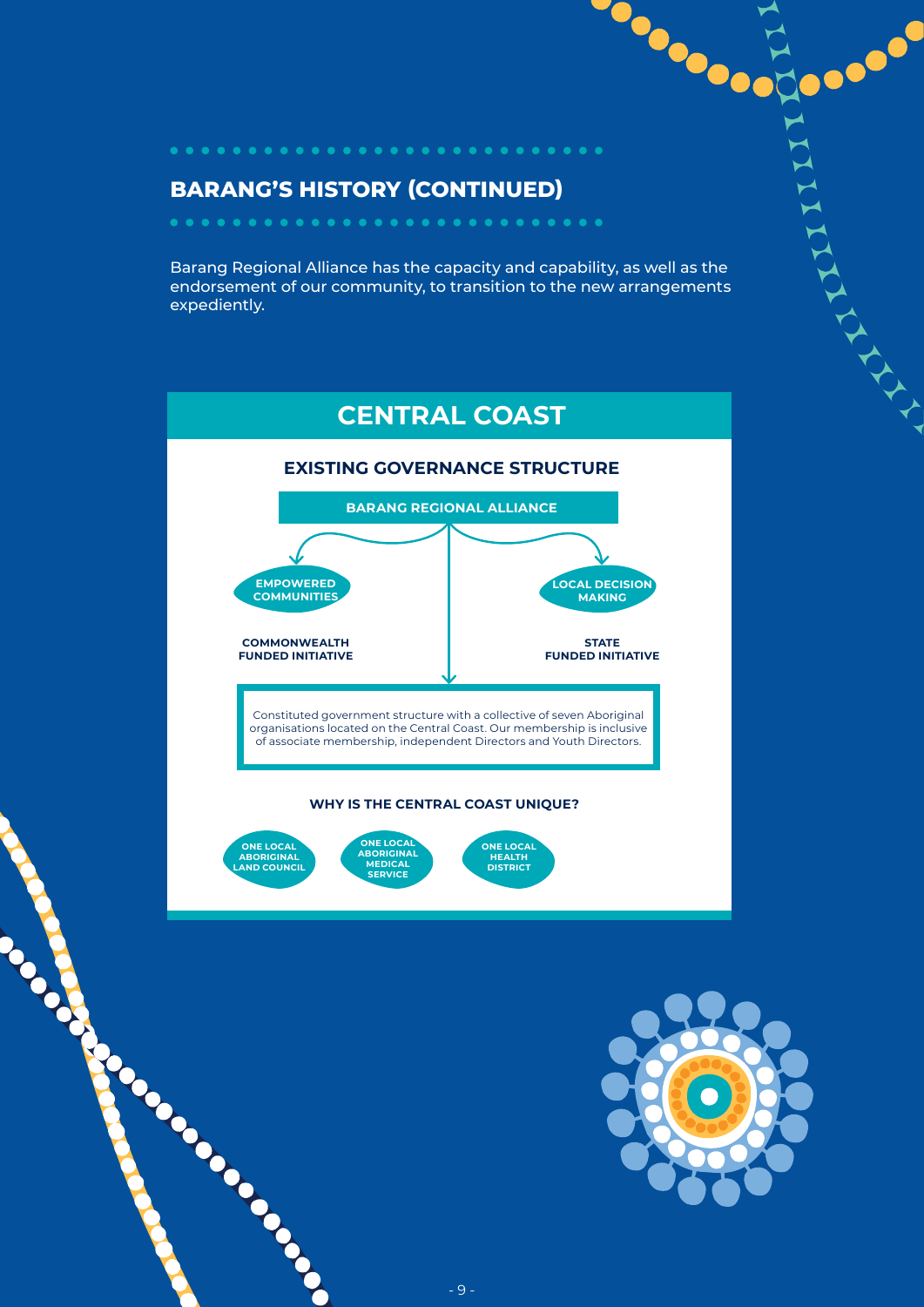#### **BARANG'S GOVERNMENT JOURNEY**

...........................

e a distribution of the May 2016, Barang Regional Alliance was recognised and funded by Communities (EC) Regions. This was shortly followed by New South the Commonwealth Government to be included as 1 of 10 Empowered Wales Government recognising and funding Barang to be included as 1 of 10 Local Decision Making (LDM) Regions - making the Central Coast the sole region in Australia working in partnership with State and Federal Governments.

No Concession Case of

- Beginning in 2017, and continuing to date, Barang has conducted extensive and ongoing, community consultation, surveys, and workshops to identify our regional priorities. 'Empowered Youth' is seen as our initial priority for our regional development agenda.
- April 2018 saw Barang formally lodge a 'Statement of Claim' which both Commonwealth and NSW Governments began the process of negotiation on agreements to identify gaps and better meet the needs and services delivered to the local Aboriginal community including an increase in productivity.
- December 2018 saw Barang co-ordinate decision-making representation from the three tiers of Government to come together on Darkinjung country to participate in a Cultural Immersion. This process signified our commitment to the process of negotiation – to work with Government and assist them to develop a deeper understanding of the unique needs and regional requirements of our Aboriginal community here on the Central Coast.
- November 2018, Barang played a lead role in the development of the First Tripartite Partnership Table proposing the development of Aboriginal Community Hubs across the Central Coast region.
- Between 2018 and 2021 Barang Regional Alliance further facilitated the fostering of a deeper relationship with government through the establishment of community panels and the roll out of Joint Decision Making, Involvement in the establishment and ongoing participation in the NSW Coalition of Aboriginal Regional Alliances, the coordination of the Healing Forum.
- In June 2018 Barang made its first submission to the Joint Select Committee on Constitutional Recognition outlining our communities' position in relation to this.
- February 2019 saw Barang host the first 'Empower Youth' Summit – enabling approx. 150 local Aboriginal young people to have their voices, views and opinions amplified and included in relation to regional decision making.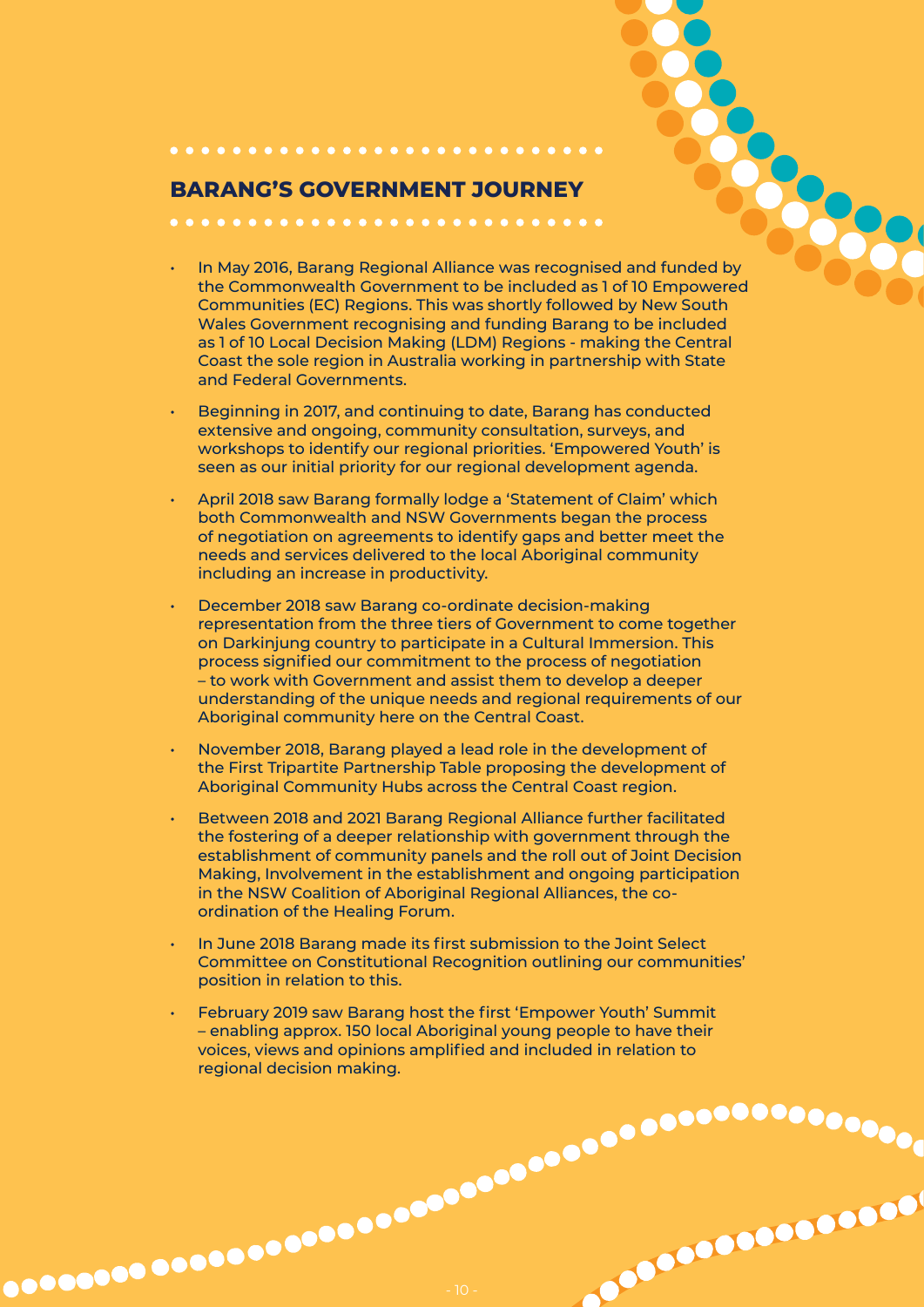#### 

#### **BARANG'S GOVERNMENT JOURNEY (CONTINUED)**

- March 2020 saw Barang host the second "Empower Youth" Summit – enabling approx. 120 local Aboriginal Young People to have their voices, views and opinions again amplified and included in relation to regional decision making.
- April 2020 saw the development of Barang's Regional Youth Strategy – enabling the voices of our youth directly to Government through the process of negotiation.
- August 2020 saw the formal establishment of 'Ngiyang Wayama' the first Aboriginal led and community controlled Aboriginal Regional Data Network in the country, involving collaboration and support with state, federal and regional agencies (both Government and Non-Government), academic institutions, think tanks in addition to ACCO's, local services and grass roots community members.
- December 2020 Barang made a submission to the Joint Select Committee on Indigenous Economic participation.
- Despite these, and many other significant gains our community here on the Central Coast was again ignored as a potential region for the initial Community Voice Consultations. It was not until Barang Regional Alliance led the multitude of local voices in demanding a consultation for our community. This consultation, eventually held in March 2021, resulted in the highest attendance of community members, to date, of all consultations, across the country.

Barang Regional Alliance has both the capacity and relationships to enable ongoing work in conjunction with our local community, the New South Wales Government, and the Commonwealth Government, providing further reasoning for the transition of Barang into the proposed Regional Voice Framework.

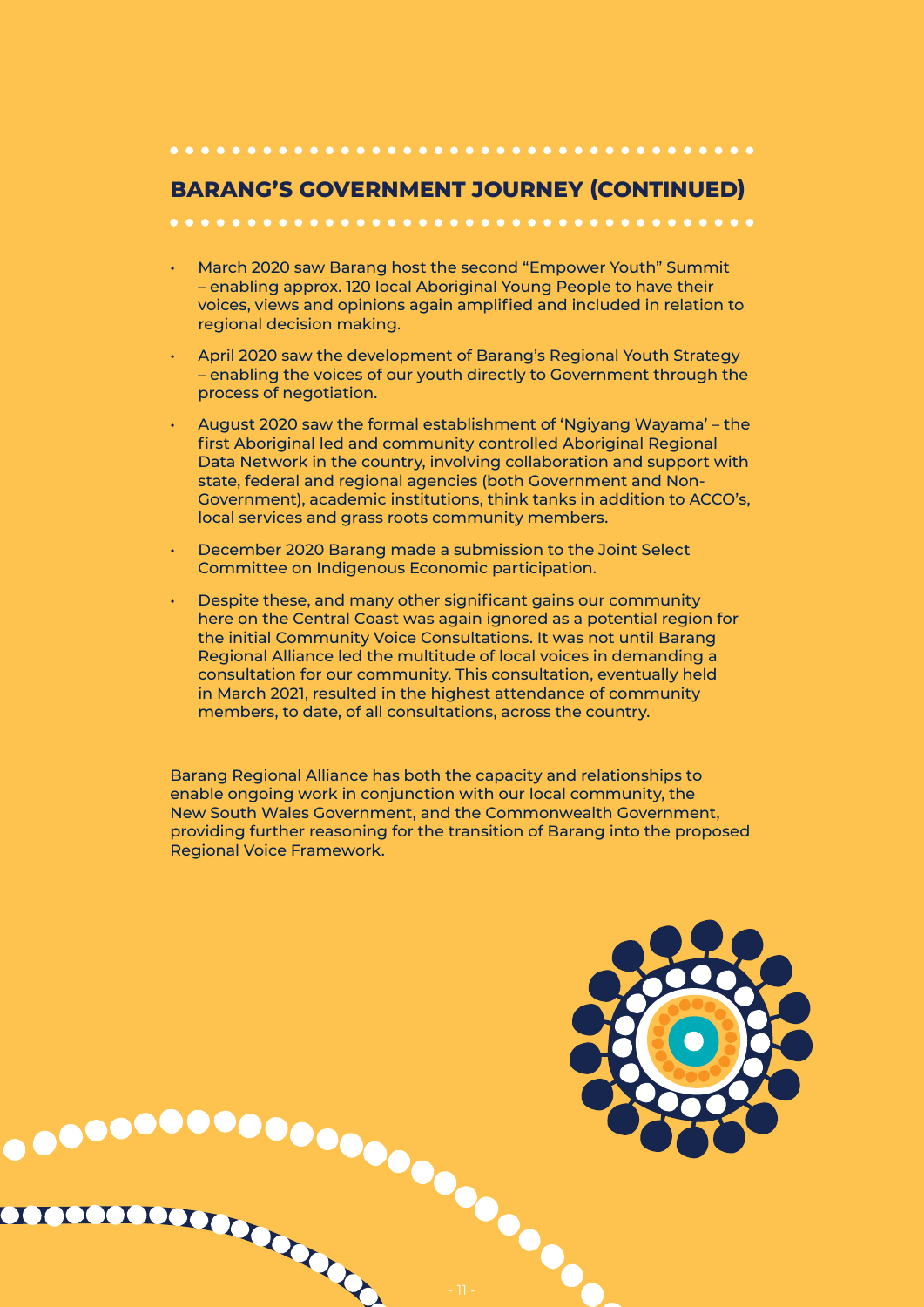#### **OUR COMMUNITIES STRENGTHS**

 $\bullet$ 

 $\bullet\bullet\bullet\bullet$ 

**Property Company** 

As previously highlighted, the Central Coast has a robust and connected Aboriginal and Torres Strait Islander population, that is both large and dynamic. In addition, we have an expected Aboriginal population growth that far exceeds the majority of other established other Aboriginal regions across Australia. A significant point of distinction is our connected Aboriginal service system - We have one Aboriginal Medical Service (Yerin Eleanor Duncan Aboriginal Health Services Ltd), one Local Health District (Nunyara Aboriginal Health Unit), one Local Aboriginal Land Council (Darkinjung Local Aboriginal Land Council), one Local Government Area (Central Coast Council) and one Aboriginal Regional Representative Structure in place (Barang Regional Alliance). Barang Regional Alliance has fostered ongoing relationships with Local, State and Federal Members of Parliament. Additionally, Barang Regional Alliance has the majority of Aboriginal Community Controlled Organisations on the Central Coast as part of its opt in base.

. . . . .



#### **Aboriginal and or Torres Strait Islander Population by SAS 2016**

**POST**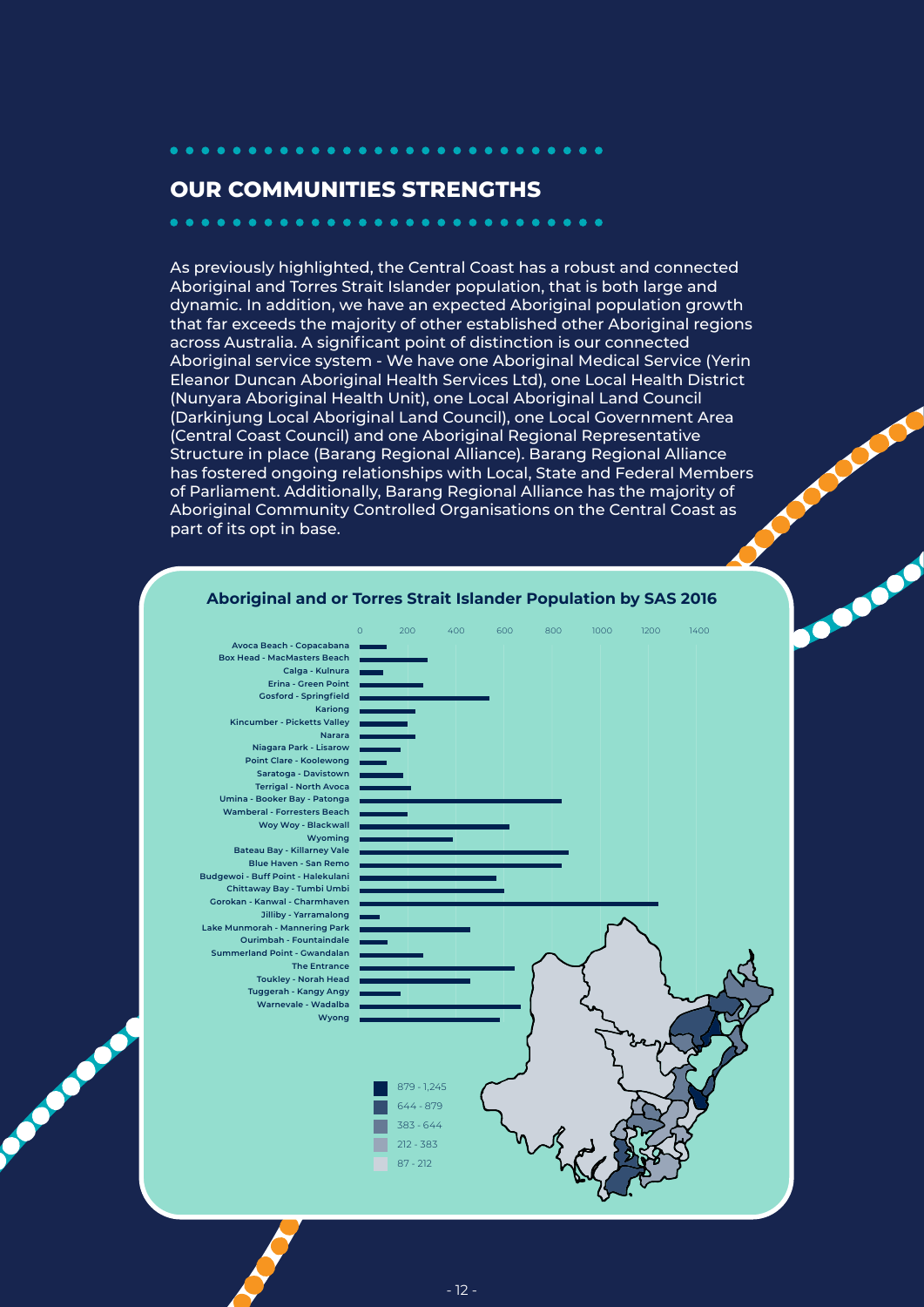#### **BARANG REGIONAL ALLIANCE**

<span id="page-12-0"></span>. . . . . . . . . . . . . . . . . .

Barang Regional Alliance is comprised of the following local Aboriginal Organisations:

- • Bara Barang Corporation
- • Darkinjung Local Aboriginal Land Council
- • Gudjagang Ngara Li dhi Aboriginal Corporation (GNL)
- **Mingaletta Aboriginal Corporation**
- • NAISDA Dance College
- • Yerin Eleanor Duncan Aboriginal Health Centre
- Ngaimpe Aboriginal Corporation (The Glen Centre)

In addition to the core organisational membership, we have Associate membership for:

**Central Coast Community Legal Centre** 

The governance makeup of Barang Regional Alliance also enables representation from independent community members, and youth directors.

Barang Regional Alliance is mandated to deliver Aboriginal community - Barang Regional Alliance is mandated to deliver Aboriginal community led decision making, working in partnership with government to deliver on our Regional Development Agenda, namely:

- **Right to cultural learning**
- **Regional Aboriginal Data Network**
- **Mental health**
- Economic pathways
- Youth leadership & school transitions.

Our community has made it clear that the focus of our engagement with governments should involve:

 - • Co design and tailored programs and services to address community priorities.

- • Hold service providers accountable and re direct government funding through Joint Decision Making processes to ensure programs and initiatives meet Aboriginal community needs.

• Enable regional investments informed by community voice (surveys) and high quality data, and foster coordination and collaboration in service delivery.

**DOOD**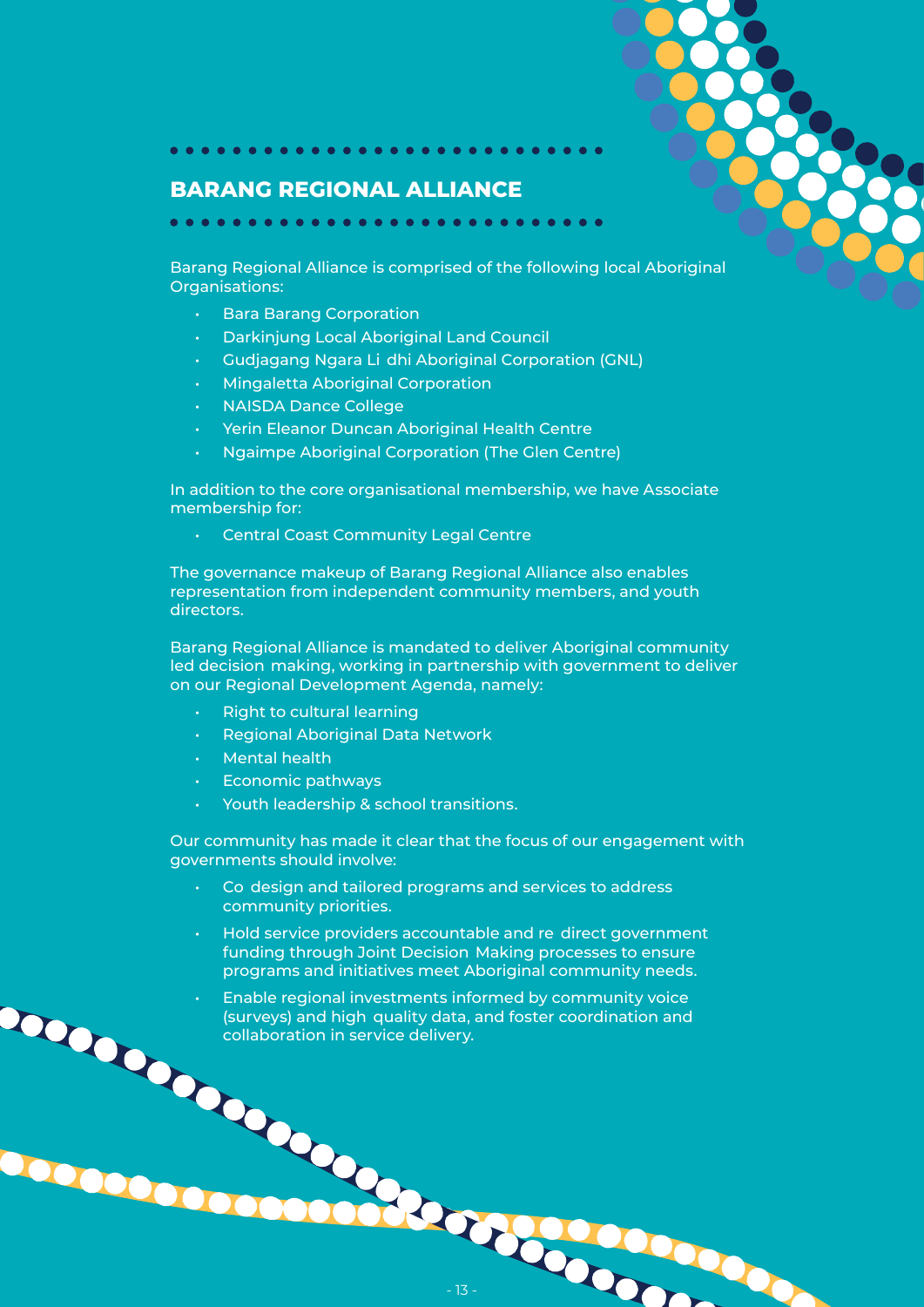<span id="page-13-0"></span>**HOW BARANG REGIONAL ALLIANCE DRIVES REFORM AND SUPPORTS OUR COMMUNITY**

Barang Regional Alliance is the voice of our community - enabling us to work together in partnership with government and other key stakeholders to reform the ways that Indigenous policies and programs are designed and delivered for our community. We are recognised by our local community as their regional voice, and have had 8 years of successful operation, negotiation and representation.

As a result of this, the community has seen significant success in the following areas:

- • Data access
- • Mapping services and funding streams
- • Engaging with the community to co ordinate planning
- Developing our regional priorities
- Tripartite joint decision making about policies and funding relevant to the Central Coast region
- • Implementing with the support of both NSW and Commonwealth governments.

These things offer the type of opportunities for a comprehensive regional approach to closing the gap on Indigenous disparity as envisaged in the EC design model, as well as the OCHRE policy through NSW government – as we understand it, the interim report on the Voice to government suggests that transitions to this structure would further enhance these efforts and therefore reiterate the need for the Central Coast to be involved as a region.

To further support this, the Interim Report suggests that; New South Wales Local Decision Making and Empowered Communities regions are already working in a way similar to that envisaged for Local and Regional Voices and will be well positioned to transition to local and regional voice arrangements (noting they currently do not incorporate all tiers of government).5

This is further supported by the interim report's comments regarding places existing mechanisms/governance arrangements. We believe that there would be an opportunity to enhance or expand what is in place – working with our community.6

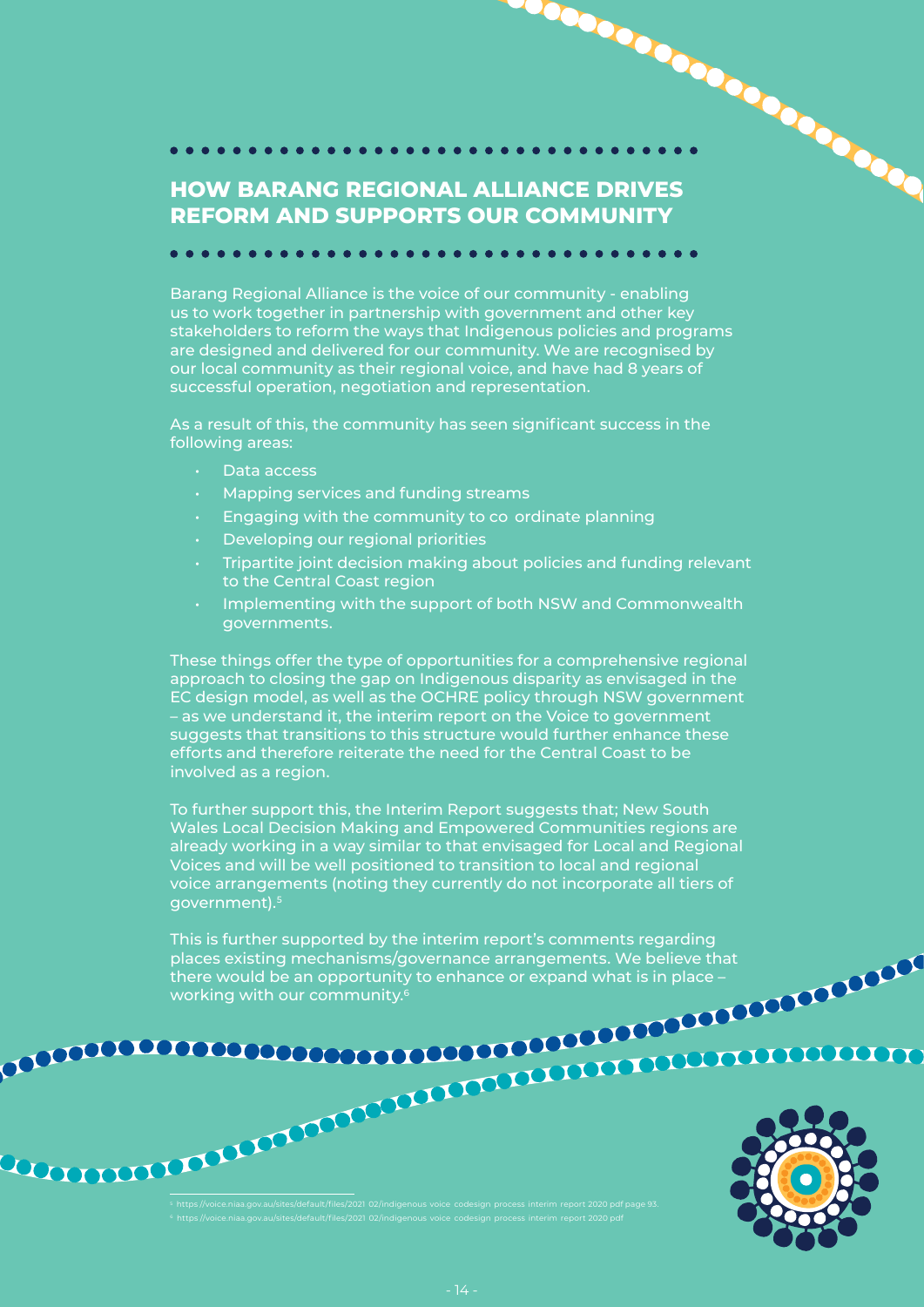### **THE STRENGTH OF THE EC FRAMEWORK ALONGSIDE THE NSW GOVERNMENTS LDM**

<span id="page-14-0"></span>

The Empowered Communities Design Report (2015) identified a number of systemic policy issues that continue to undermine funding productivity and mitigate against closing the gap on Indigenous disparity. Ultimately, this has ensured that Aboriginal and Torres Strait Islander people have not been able to address or participate in closing the gap.

They include:

- Expenditure without outcomes.
- An almost entirely supply driven approach, with decisions made far away from the regions and with little or no demand side input from Indigenous people.
- A large industry with vested interests servicing Indigenous dysfunction and disadvantage.

- Too much red tape and layers of bureaucracy before funding hits the ground.
- An ongoing lack of transparency and cohesion around expenditure in regions and communities that prevents good investment decisions from being made.

It is our view, backed by Empowered Communities, that strong partnerships with government enabling access to the data and information that regions need to build and implement Regional Planning as well as share decision making with government will support to systemic change over time.

#### **REGION LEAD DESIGN**

as those that make up the Opt In base for Barang Regional Alliance are the The Interim Report states that it is intended that the Voice arrangements will build on and strengthen existing Indigenous governance. For our region, our biggest learnings have been that strong regional governance is developed from a foundation involving local, place based, established Indigenous organisations, who are engaged in direct services to the community and who are best placed to drive change. Organisations such key to activating economic and social development, delivering culturally appropriate services, and creating jobs for Indigenous people on the Central Coast. This is well supported by the submissions provided by both Empowered Communities and Jawun, to the Interim Report on the Voice.

. . . . . . . . . . .

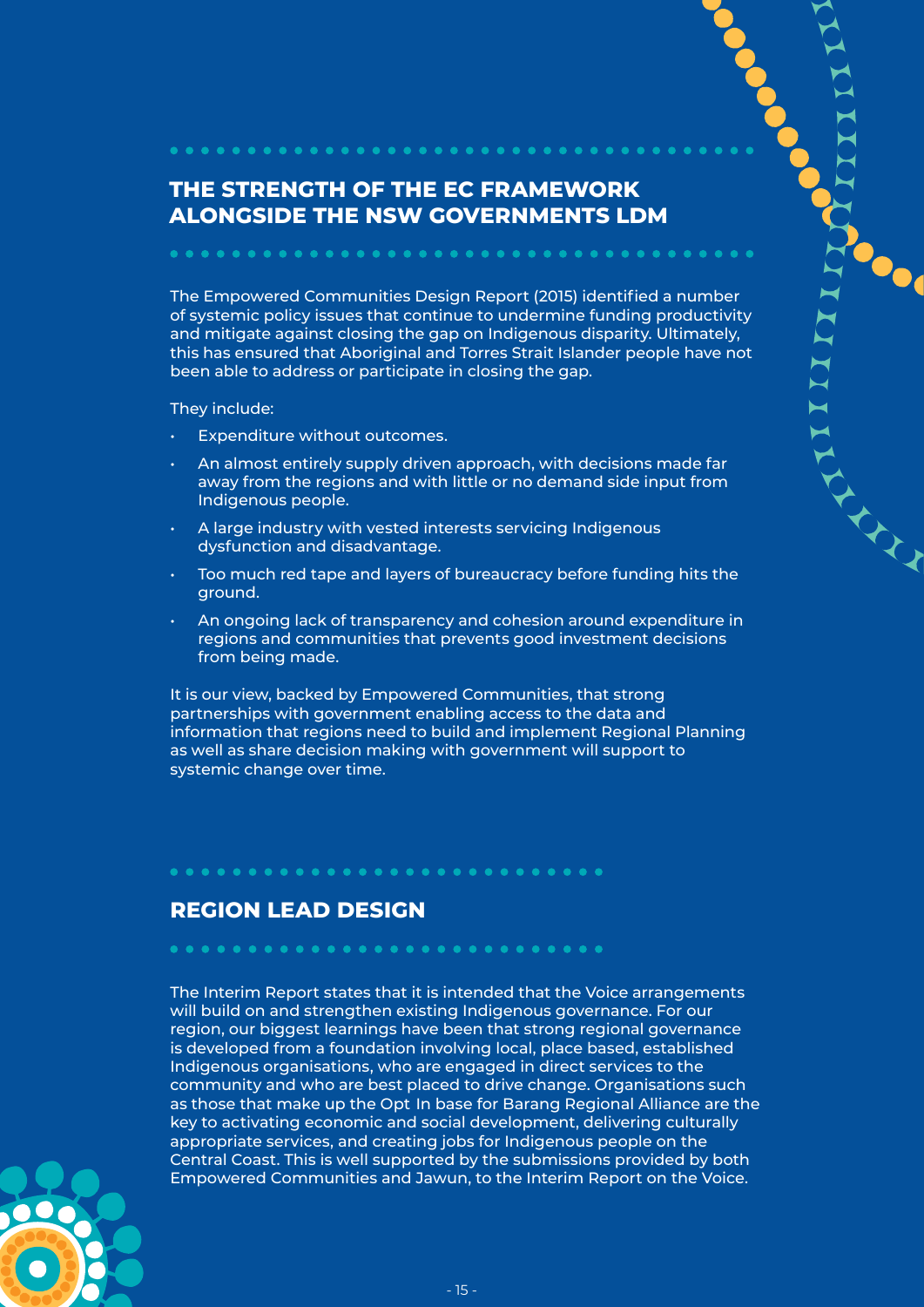#### **5 YEARS OF LEARNING**

There are significant opportunities in learning from our ongoing involvement and participation in the reform journey for the Aboriginal community on the Central Coast.

<span id="page-15-0"></span>............................

The Central Coast of NSW is the fastest growing Aboriginal region in Australia, with a rapidly increasing youth demographic - hence Barang's focus on young people and economic development.

Empowered Communities is Indigenous designed and led while Local Decision Making was designed by the NSW Government, in collaboration with Indigenous people in regions. There is much common ground, with both models supporting co-ordinated regional negotiations to improve services and investments that target priority needs identified by community, and both are in alignment with regional development plans.

Having both governments 'signed up' as envisioned in the Empowered Communities design framework presents a challenge in 'harmonising' all of the partners, capitalising on what each can contribute and the learnings from that.

The Central Coast has fears that with the introduction of the Voice work, organisations and/or structures, such as Barang Regional Alliance will be directly impacted, removing much needed funding that has allowed us to leverage communities' ideas and priorities in a coordinated manner over the last 5 years.

## **THE VOICE REGIONS**

.............................

.............................

Under the current proposal in the Interim Voice report, it is suggested that there will be a capping for the number of Local and Regional Voices at around the "upper limit" of 35 regions.

Barang Regional Alliance has played a lead role in the coordination of community consultations. Throughout these consultations, our community has made it abundantly clear that the fiscal position weighs more heavily on the decision for a number of regions instead of ensuring true representation.

7 Central Coast Aboriginal and Torres Strait Islander Community submission to the Indigenous Voice process outcomes and productivity gains envisaged under the Voice. We support our Aboriginal Community, and the wider Aboriginal community across Australia, and their position<sup>7</sup> on pushing for an increase of regions to ensure that communities and regions like the Central Coast have a "Voice" and are adequately represented. Failure to do so will force regions together in situations where there is no natural regional affiliation. This will inevitably lead to conflict and difficulties that will delay progress, preventing the very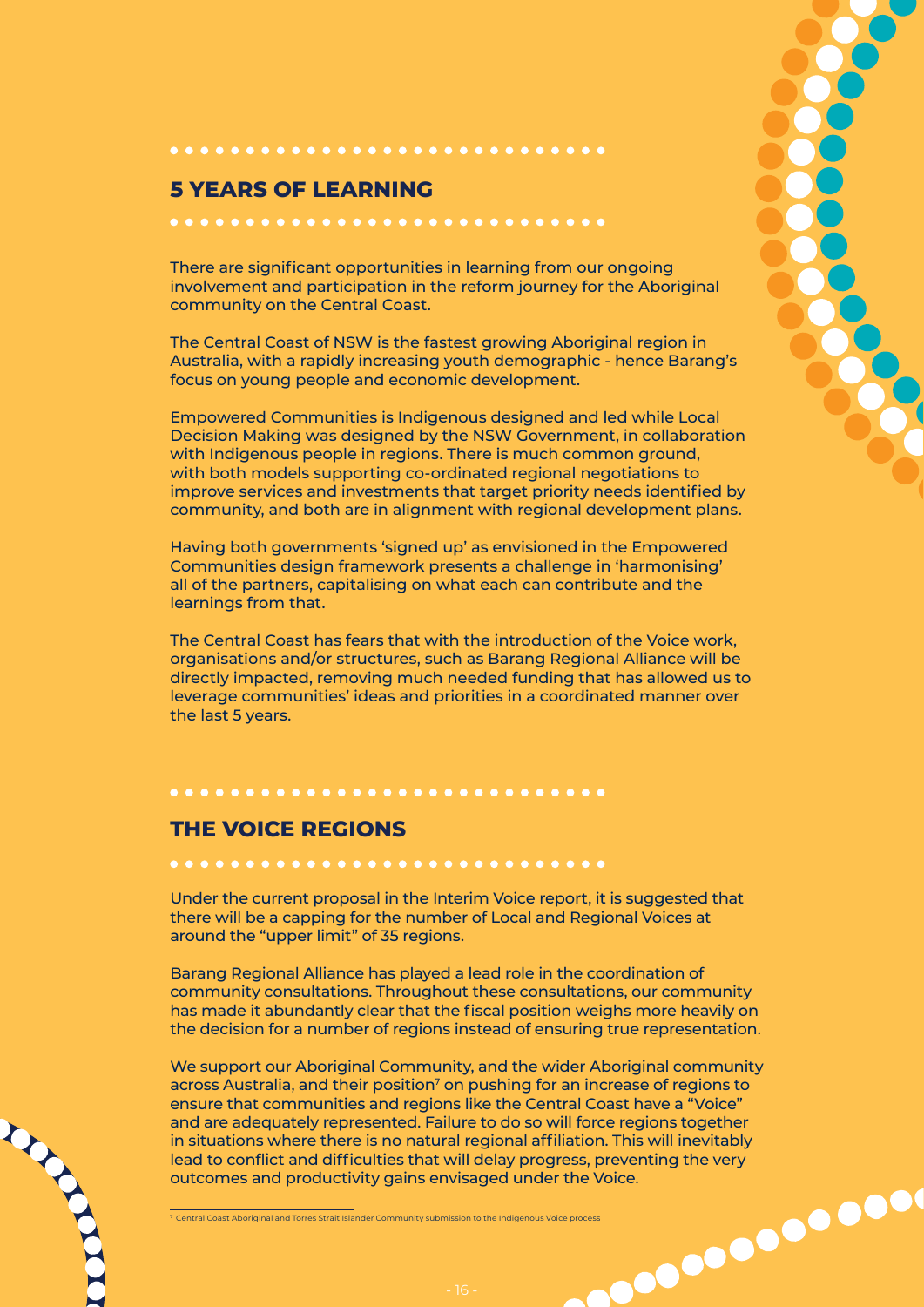

#### <span id="page-16-0"></span>**BENEFITS AND CHALLENGES**

. . . . . . . . .

Having the two key levels of government committed to working with our region adds significant grunt to progressing our local development agenda. Without the involvement and funding provided through the Local Decision Making and Empowered Communities funding, the Central Coast would have been continued on its trajectory of being overlooked and therefore provide no alternative to the experience of significantly high levels of disadvantage.

In our opinion, both governments provide opportunities for a comprehensive regional approach to Closing The Gap on Indigenous disparity envisaged in the Empowered Communities design model, and now under the new proposed structure of a "Voice".

- proposal. One of our Opt In organisations, Gudjagang Ngara Li dhi will An example of Barang's successes is the funding of their first Youth Hub implement this proposal with \$0.5m funding from NSW Department of Communities and Justice. Both State and Commonwealth Governments have assisted in the development of the model and the pursuit of funding in collaboration with Barang.

#### **NGIYANG WAYAMA**

Ngiyang Wayama is a Darkinyung Aboriginal language word (meaning 'We All Tell') which has been generously gifted to the Central Coast Aboriginal Data Network.

The mandate of Ngiyang Wayama is to collectively enable Aboriginal people on the Central Coast to discuss matters relating to data access, build local capacity in relation to data and achieve Aboriginal data sovereignty on the Central Coast. Our regional Aboriginal Data Network has established and are implementing a Central Coast Regional Aboriginal Data Strategy to achieve the network's target outcomes of:

- and management
- Developing data skills capacity within the region

**....................** 

• Establishing a regional data set

Identifying regional data needs – including data collection, access,<br>and management<br>Developing data skills capacity within the region<br>Establishing a regional data set<br>everarching objective of our network is to fulfil our r The overarching objective of our network is to fulfil our rights to the access and use of data pertaining to Aboriginal people on the Central Coast, supported by the skills, capacity and partnerships required to manage this regional data set.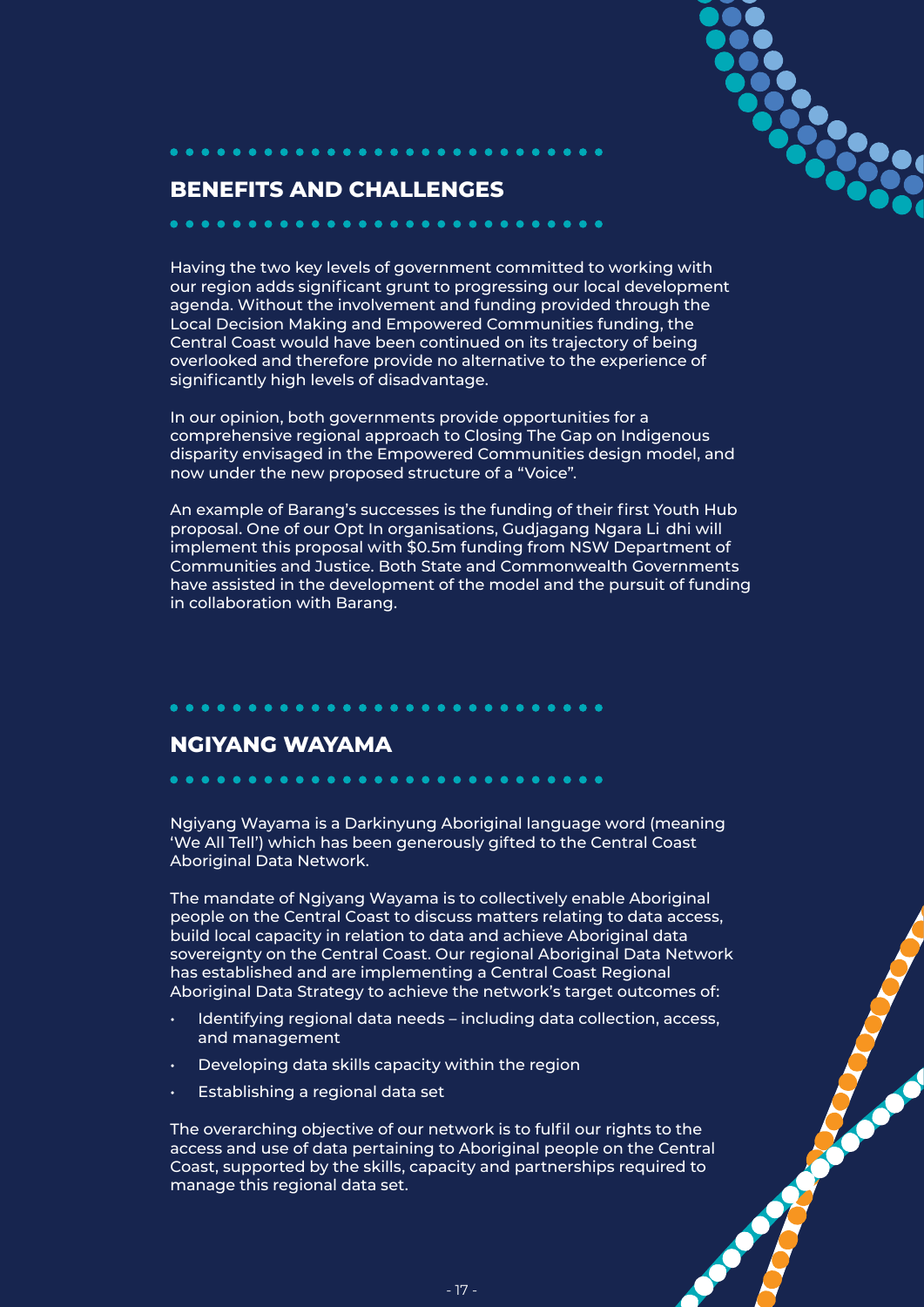#### **NGIYANG WAYAMA (CONTINUED)**

through consecutive annual face to face surveys with our Aboriginal Barang's has led the way with the development of our regional network community members as well as the coordination, implementation and driving of the Data Network.

The annual face to face surveys is used as a means to identify priorities across our region. The results have been entered into Survey Monkey to generate data and to reveal important patterns, such as the clearly different priorities of the younger aged cohorts which has driven the youth focus and priorities on the region.

*"At all times, our role is to make sure the community is supported. We focus on providing opportunities for community to connect, so this might be through forums and workshops. We test everything with community, including the data".* 

 **– Manager, Community Engagement and Partnerships**

As detailed in the Empowered Communities submission on the Voice - The Central Coast Community has determined a set of success measures that reflect our priorities and are community driven and strengths based. Over time this will build a picture of what is contributing to change, and we can unpick areas that need adapting or reassessing. Organisations across the Central Coast have worked collectively contribute to the measurement of success measures and we now have data sharing.

*Through Empowered Communities and Local Decision Making in our region, we have been able to access and govern data at a place-based level like never before. We have launched the Ngiyang Wayama Data Network and we are now embedding community derived indicators into our reporting frameworks.* 

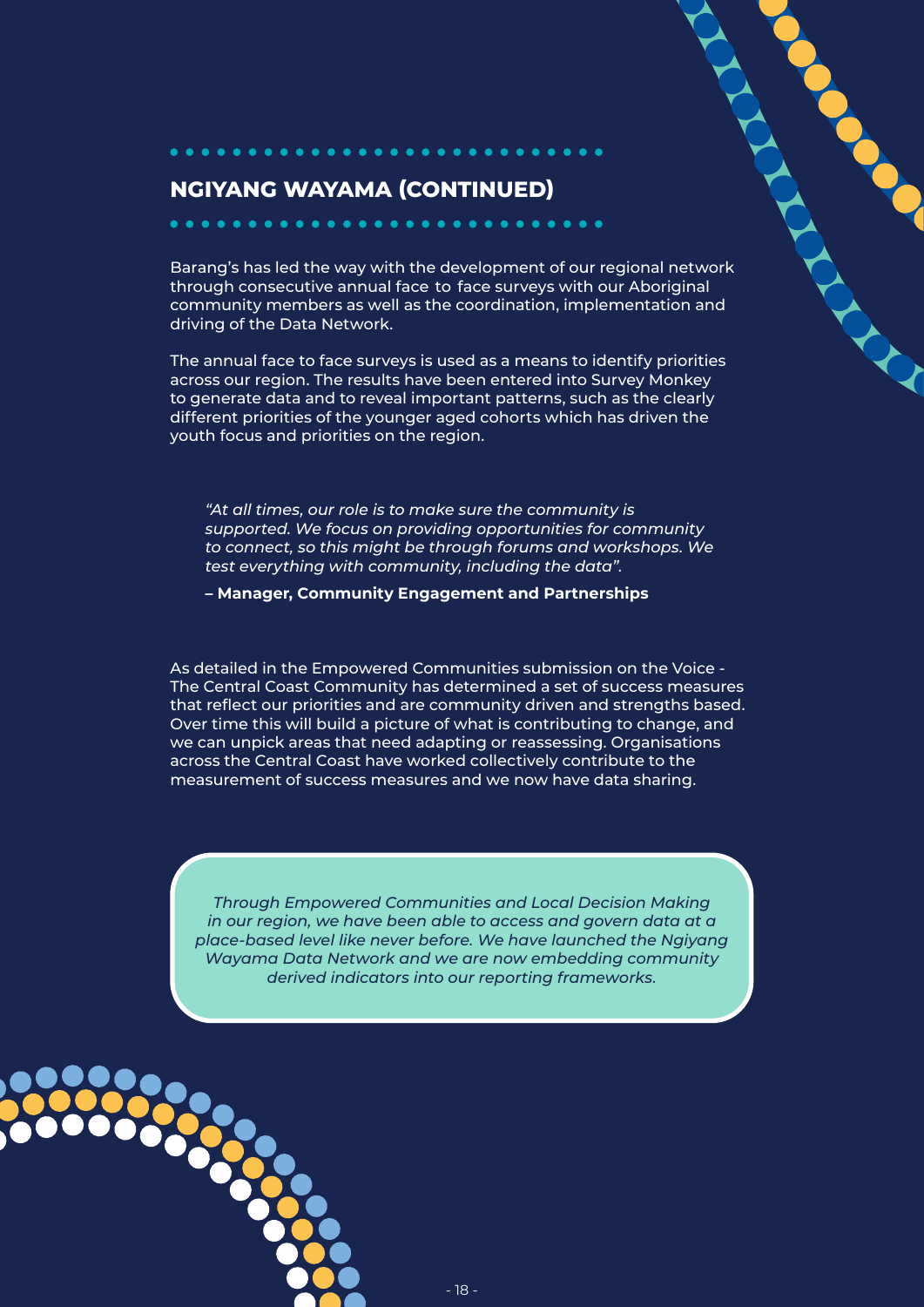<span id="page-18-0"></span>

#### **KEY LEARNINGS FOR BARANG INCLUDE**

- at the formal (Accord) NSW Local Decision Making meetings A consistent approach is required to regional investment that is actively supported by government at all levels. Having the relevant State Government as well as Commonwealth (NIAA) representatives has been extremely useful in ensuring that Commonwealth and State investment is not duplicated and is directed to clear areas of community need.
- Lead times for partnership tables need to acknowledge the time required to ensure that a strong community voice is included in strategy setting.
- Capacity building and learning for community members have been a key feature emerging from the work with both governments. Importantly, the local Indigenous community is gaining an insight into the workings of government at different levels and has the opportunity to influence investment from both governments in the region. Given the very limited Indigenous Advancement Strategy funding on the Central Coast, the community is eager to be able to test funding with DSS or Health to implement their priorities more broadly.
- Trust is an essential ingredient in the partnership, and this takes time to build, both between Indigenous people and government, and between the two levels of government, so that working together becomes the norm.

*When it comes to such big systems change, some things just need to be mandated. We needed Partnership Tables to be a formal pathway to bring the Commonwealth and the State together. We are only beginning to get some traction on the idea of a Partnership Table in our region now.* 

> **Director** - Barang Regional Alliance Empowered Communities, Barang Regional Alliance, Central Coast NSW

**OBSERVE**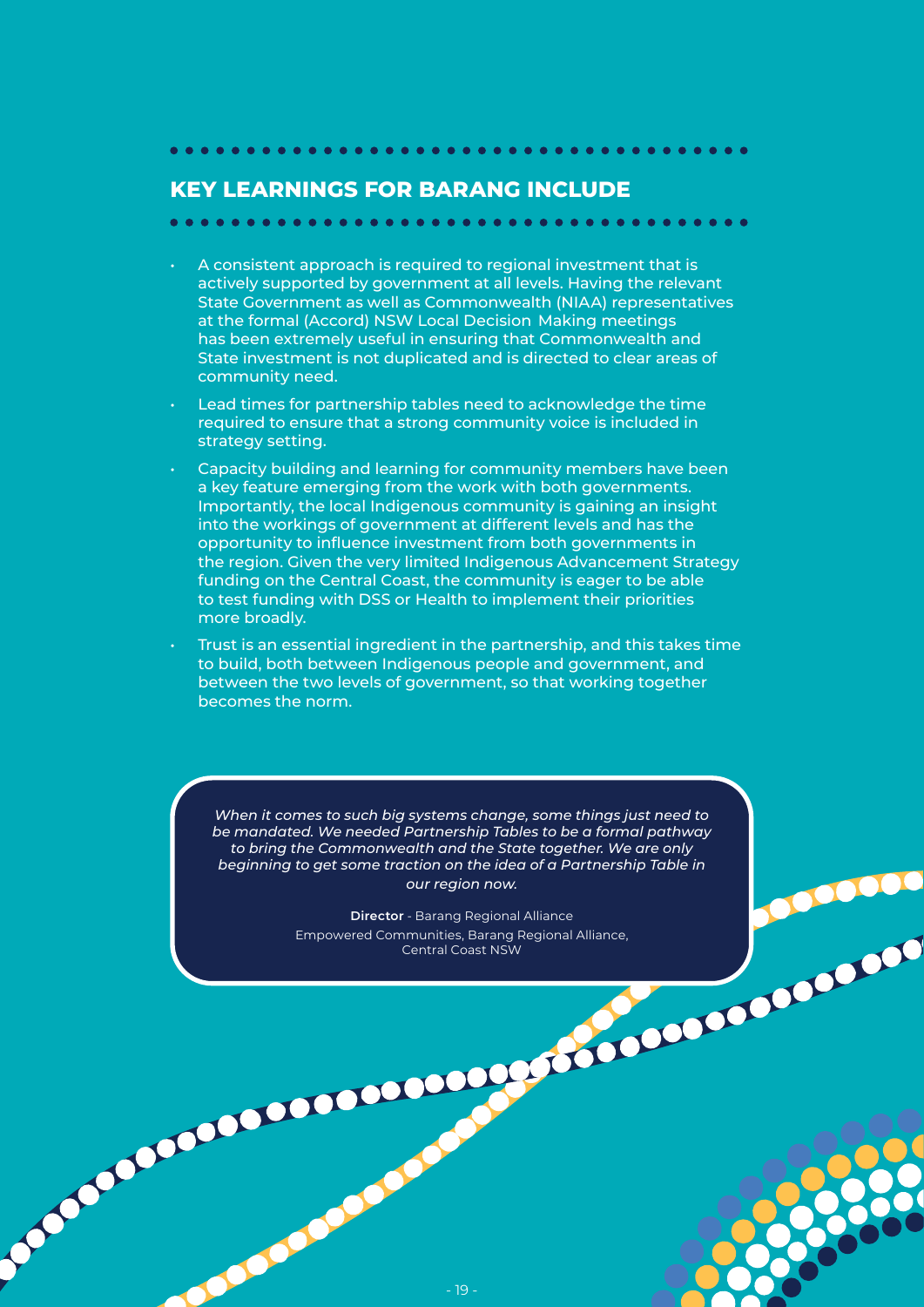# <span id="page-19-0"></span>**PRINCIPLES BASED FRAMEWORK: ADAPTING TO NEW MODELS**

Barang Regional Alliance have a shared set of principles based on the following views:

- • Community and Government programs must support Aboriginal led decision making.
- Innovation is essential and will be built into program design we will learn and adapt as we go.
- • Sharing good practices and ensuring results are delivered and celebrated.

For the mutual benefit of our Central Coast Aboriginal community, we need Government to partner with us – to be enablers in reform because we are in this together. We believe that structural reform requires that all levels of Government work with us to deliver on our priorities.

Additionally, there are four key development objectives that inform our Regional Development Domains, these are:

- **Structural reform.**
- • Aboriginal led decision making and partnerships.
- • Tailored services based on need.
- Regionally driven investment.



#### **BARANG REGIONAL ALLIANCE – EMPOWERMENT PRINCIPLES**

Further to this Barang Regional Alliance has, for over 5 years, ensured that our interactions with all levels of government consider this principled approach.

These Principles embody the spirit and substance of the UN Declaration on the Rights of Indigenous.

Peoples (UNDRIP).<sup>8</sup> They have been developed through an understanding that a fundamental shift is required in policy approaches towards Aboriginal communities from a narrow service delivery focus to one based on a development approach. It is understood that to be effective, these Principles require a corresponding commitment from government to provide an enabling environment to properly support and resource action under the Principles.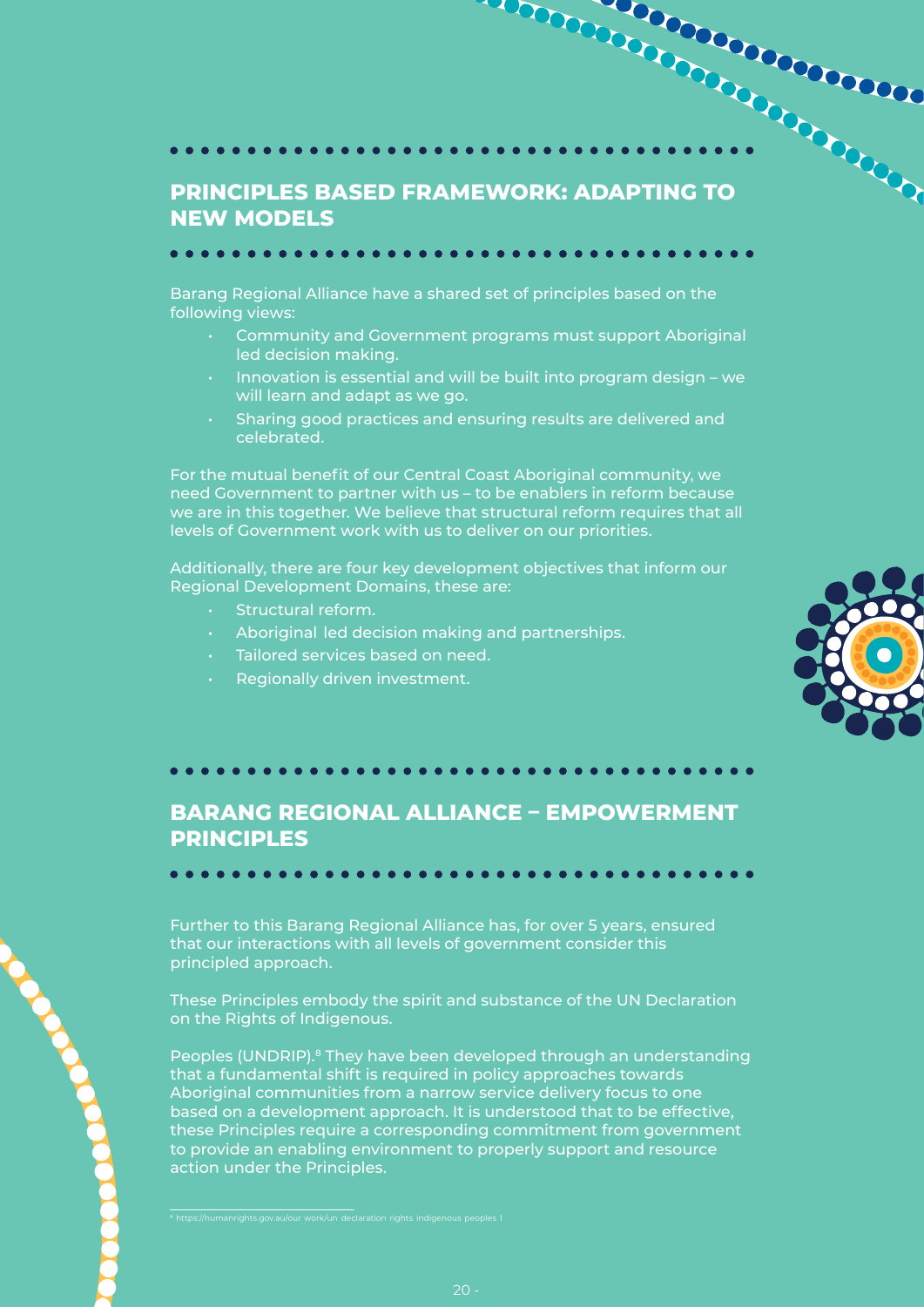#### **REPRESENTATIVE STRUCTURES: BUILDING ON EXISTING ARRANGEMENTS**

<span id="page-20-0"></span>**...............** 

AVANII I

The interim report on the Indigenous Voice to government states that there would be no set structure for a Local and Regional Voice, instead, suggesting that different regions would be in a position to design or set their structures based on their understanding of what best works for their local community.

our model incorporates the principles based framework and, is best For our community, here on Darkinjung country, this "structure" is through the representative model of Barang Regional Alliance. Largely, placed to transition over to target the needs of the Voice arrangements, once established.

- Barang Regional Alliance has been working under a principle based approach since its inception. Under the new proposed principles based framework, our previous experience would enable us to adopt and transition to not only meet the needs of the voice, but also, most importantly, remain accountable to our community on the Central Coast.

#### **OUR STRUCTURE AND ABILITY TO TRANSITION**

......................................

Barang is a not for profit public company, limited by guarantee, and registered with the Australian Securities and Investments Commission (ASIC) since 26 August 2015.

We underwent a constitutional review, in 2018, making Barang Regional Alliance more inclusive of independent community and associates, which was at the request of our community.

As a result of that request a number of changes to our constitution were enacted, in March 2019, serving to broaden and strengthening our community representation and accountability at the Board level. These changes included the creation of two independent and Youth Director positions.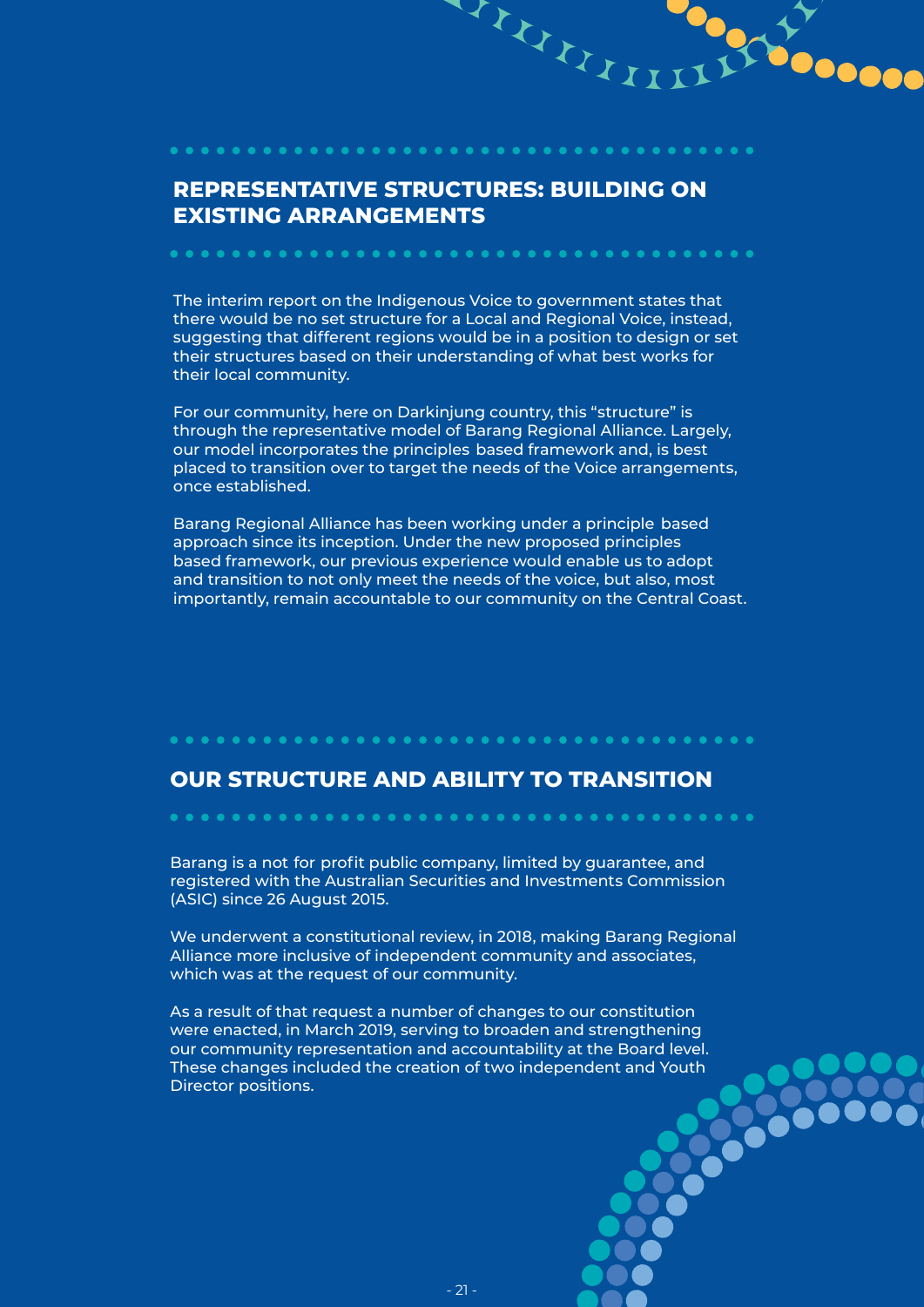#### **OUR STRUCTURE AND ABILITY TO TRANSITION (CONTINUED)**

. . . . . . . . . . . . . . . . .

Currently, the Barang board is comprised of Appointed Directors from member organisations, Independent community members Youth, as well as Optional Observers and Associate Members.

Our governance and partnership arrangement are through an opt in basis, which involves key local organisations and encourages broad participation in the process.

- to, codes of conduct, confidentiality and non disclosure. We have structures in place regulating issues including, but not limited

> opt in base and our community membership. Barang Barang Regional Alliance was established in 2016 to facilitate and drive reforms. We continue to build our member orgs work together to share experiences and knowledge and develop solutions to the problems and challenges we face.

to the Voice model, that these hard won gains are not lost. EC created an opportunity for the 12.5k Aboriginal community members on the Central Coast to participate in Commonwealth and State dialogues, which we have generally been excluded from due to being located between Newcastle and Sydney, but not having connection to either. We must make sure in the transition

**CONSTRUCTION**